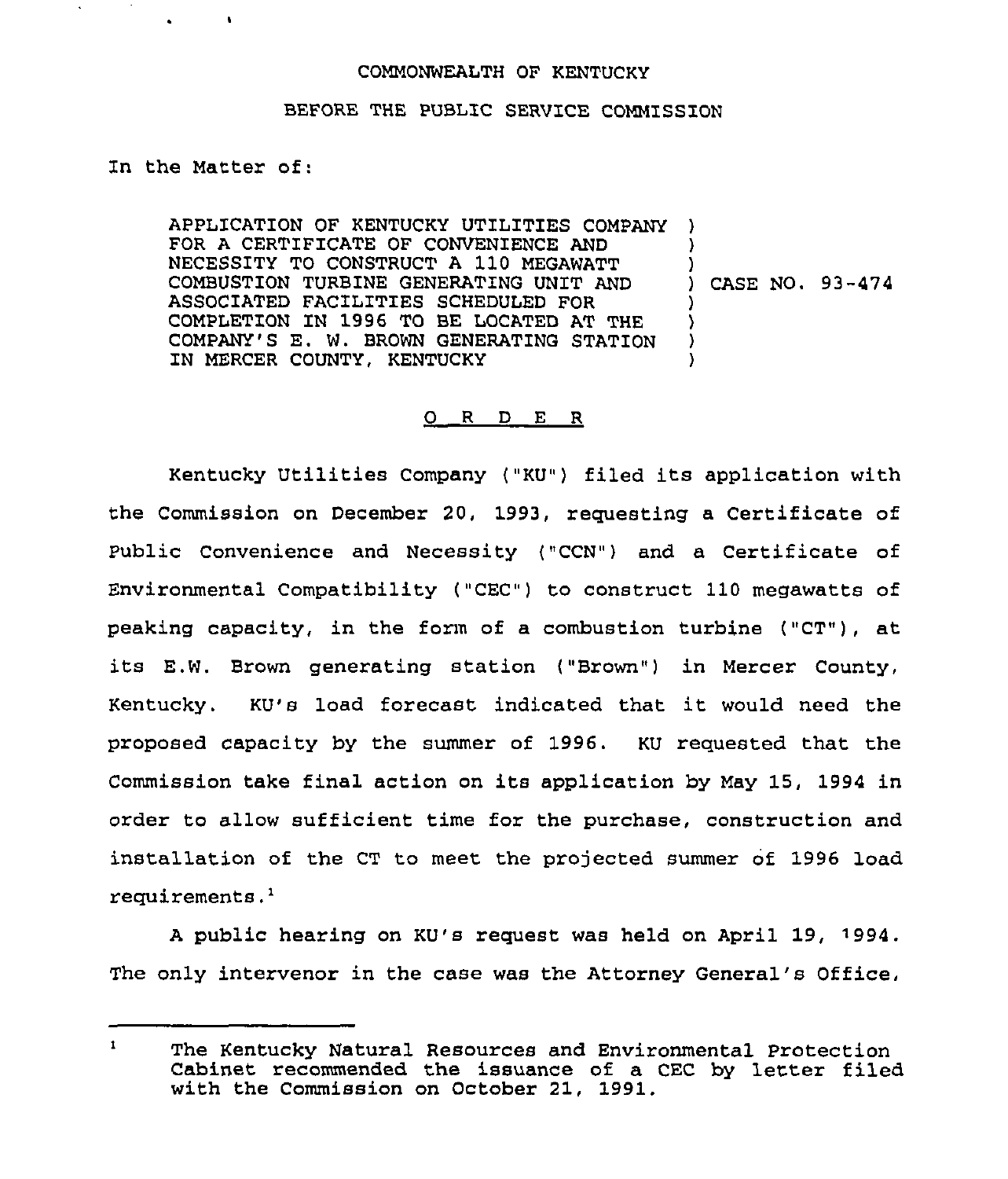Utility and Rate Intervention Division ("AG"). The parties filed briefs on April 29, 1994, and the AG filed a supplemental brief on May 3, 1994.

 $\mathbf{v}$ 

KU's application outlined the components of a projected total cost of \$28.1 million for the proposed CT. The projected cost was based on a bid price of 920.89 million provided by Asea Brown Boveri ("ABB"), the manufacturer of the proposed CT. In a letter amendment to an existing contract for the purchase of three identical combustion turbines, KU acquired an option to purchase a fourth CT from ABB at a firm price through May 20, 1994. In exchange for ABB's agreement to hold its price firm for <sup>5</sup> months while KU investigated other alternatives for meeting its capacity needs, KU granted ABB a right of first refusal to meet the price and terms of any such alternative, including purchased power proposals,

KU's purchase of the proposed CT from ABB was subject to <sup>3</sup> conditions: (1) approval by KU's board of directors; (2) regulatory approval by this commission; and (3) a determination by KU that no lower cost alternative exists. In order to determine whether the ABB offer was the lowest cost capacity alternative, KU solicited purchased power offers from 46 utilities and non-utility generators via a request for proposal dated january 31, 1994. KU also sought proposals from other CT manufacturers and two, Westinghouse Electric Corporation ("Westinghouse" ) and Siemens Power Corporation ("Siemens" ), responded.

 $-2-$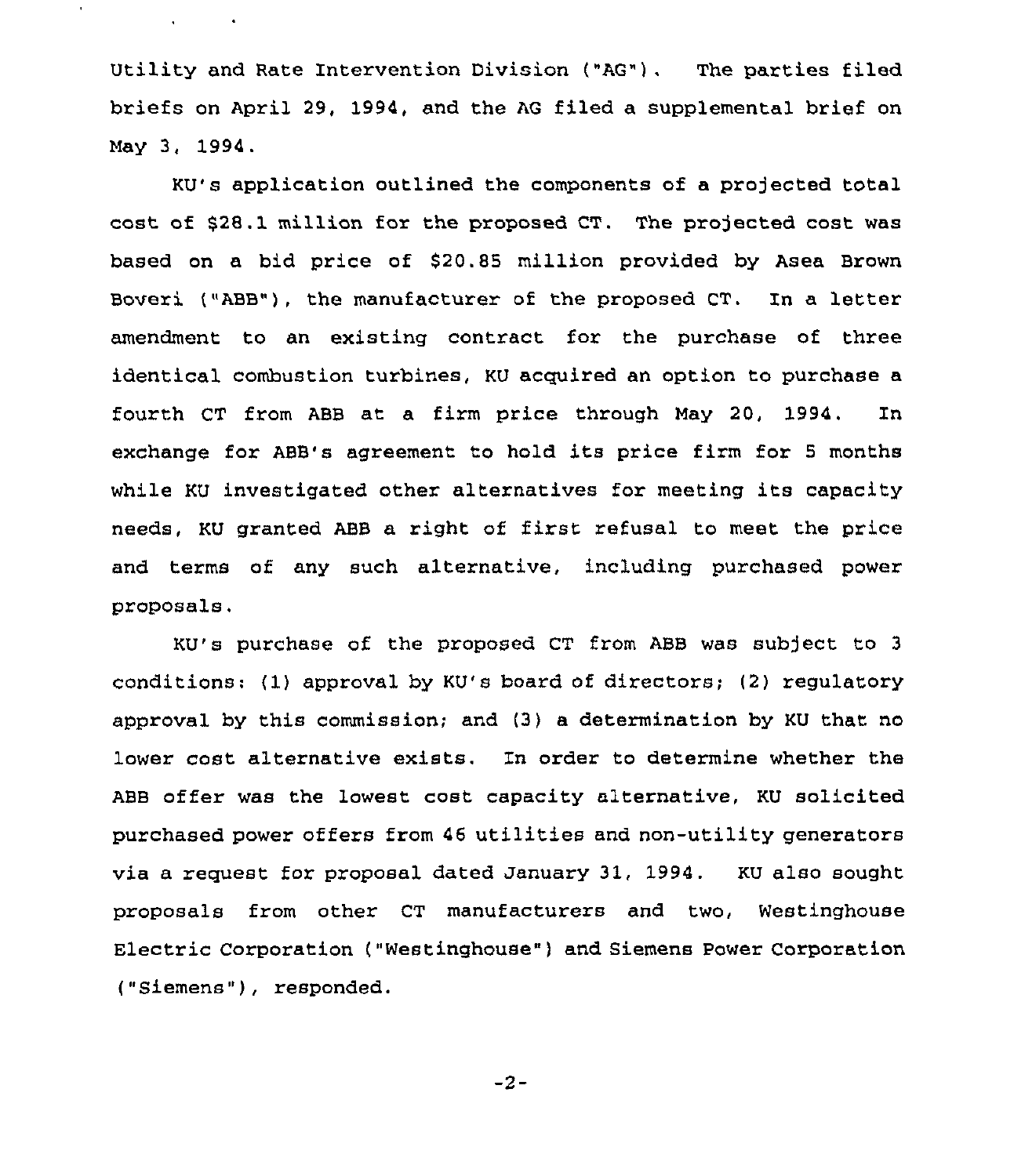KU's analysis showed that although Westinghouse and siemens each offered a CT price lower than ABB, their respective total costs, including amounts for balance of plant, contingencies, and KU start-up and indirect costs, were greater. KU's initial present value rovenuo requirement ("PVRR") analysis of the purchased power proposals indicated that purchasing power and deferring the CT for ono year could have a lower PVRR than installing the CT in 1996. When informed of KU's PVRR analysis ABB exercised its right of first refusal and lowered its price to  $$20.45$  million. This reduced KU's projected installed cost to \$27,7 million, resulting in a lower cost PVRR analysis for a CT installed by 1996 rather than by 1997 with purchased power in the interim.

 $\mathbf{v} = \mathbf{v} \times \mathbf{v}$  .  $\mathbf{v} = \mathbf{v}$ 

The AG challenged KU's procedures for evaluating the options to moot its futuro capacity requirements, The AG contends that KU's bid solicitation, issued after its December 1993 letter agreement with ABB, was intended merely to give the appearance that a legitimate bidding process was used. The AG opines that KU's analysis of the Westinghouse and Siemens CT bids, with the larger amounts for balanco of plant and contingencies than used with the ABB proposal, reflects a bias in favor of the ABB bid. a bias the AG contends is inherent when such an analysis is performed after a decision is made or course of action is chosen. The AG argues that a logitimate bidding process should be undertaken before issuing a lotter of intent to purchase from a particular manufacturer.

The AG also expressed concern about KU's analysis of the CT bids received from Westinghouse and Siemens. Citing the lower heat

-3-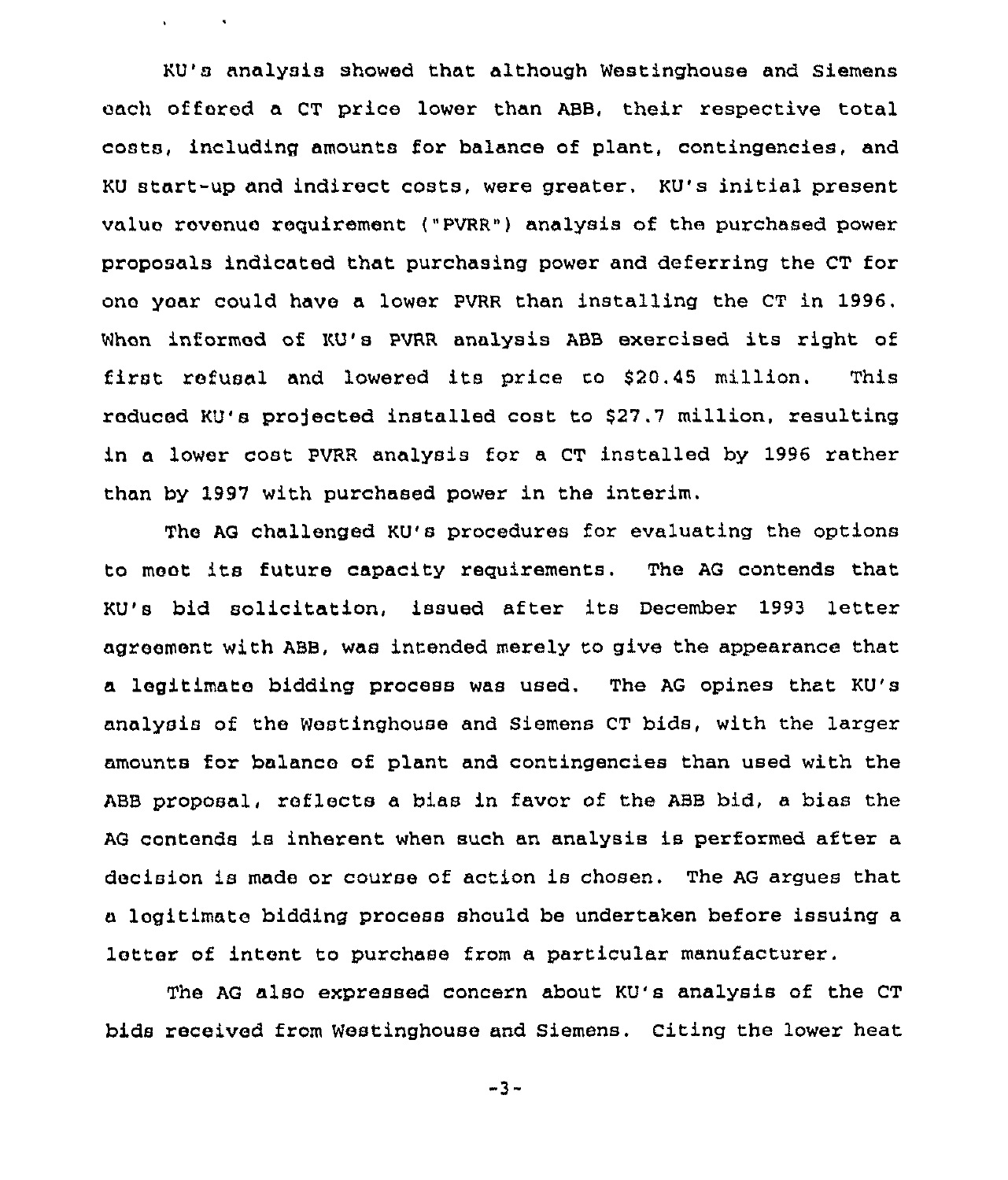rate for the Westinghouse CT, the AG argues that this greater operating efficiency indicates a significant savings in fuel costs over the life of the unit. The AG contends that the 12 percent for project contingencies used by KU for the Westinghouse bid to account for the risks of a new turbine design, is inappropriate and reflects KU's bias. The AG argues that if there is increased risk associated with a new turbine design the risk should rest with Westinghouse as a contractual matter, not with KU. Finally, the AG recommends that KU's request for a CCN be granted but that KU be ordered to investigate the mattex further to determine from which manufacturer the CT should be purchased.

 $\mathbf{r}$ 

**Contractor** 

#### ANALYSIS

The AG's argument that the Westinghouse CT should not be assigned 12 percent for contingencies does not comport with the record. The most recent Westinghouse bid was submitted to KU one week aftex Westinghouse was informed of KU's decision to proceed with the ABB proposal. KU's analysis of this bid includes 12 percent for contingencies and results in a total project cost of S28.4 million. The AG argues that this level of contingencies is inappropriate and that any increased risk caused by Westinghouse's new turbine design should be borne by the manufacturer. KU's consultant, Black & Veatch, advised that the Westinghouse CT had not been tested or operated as a unit and recommended an increase in the project contingencies to account for the additional uncertainties. The Commission finds KU's evidence supporting a 12 percent contingency level to be persuasive. Although the AG

 $-4-$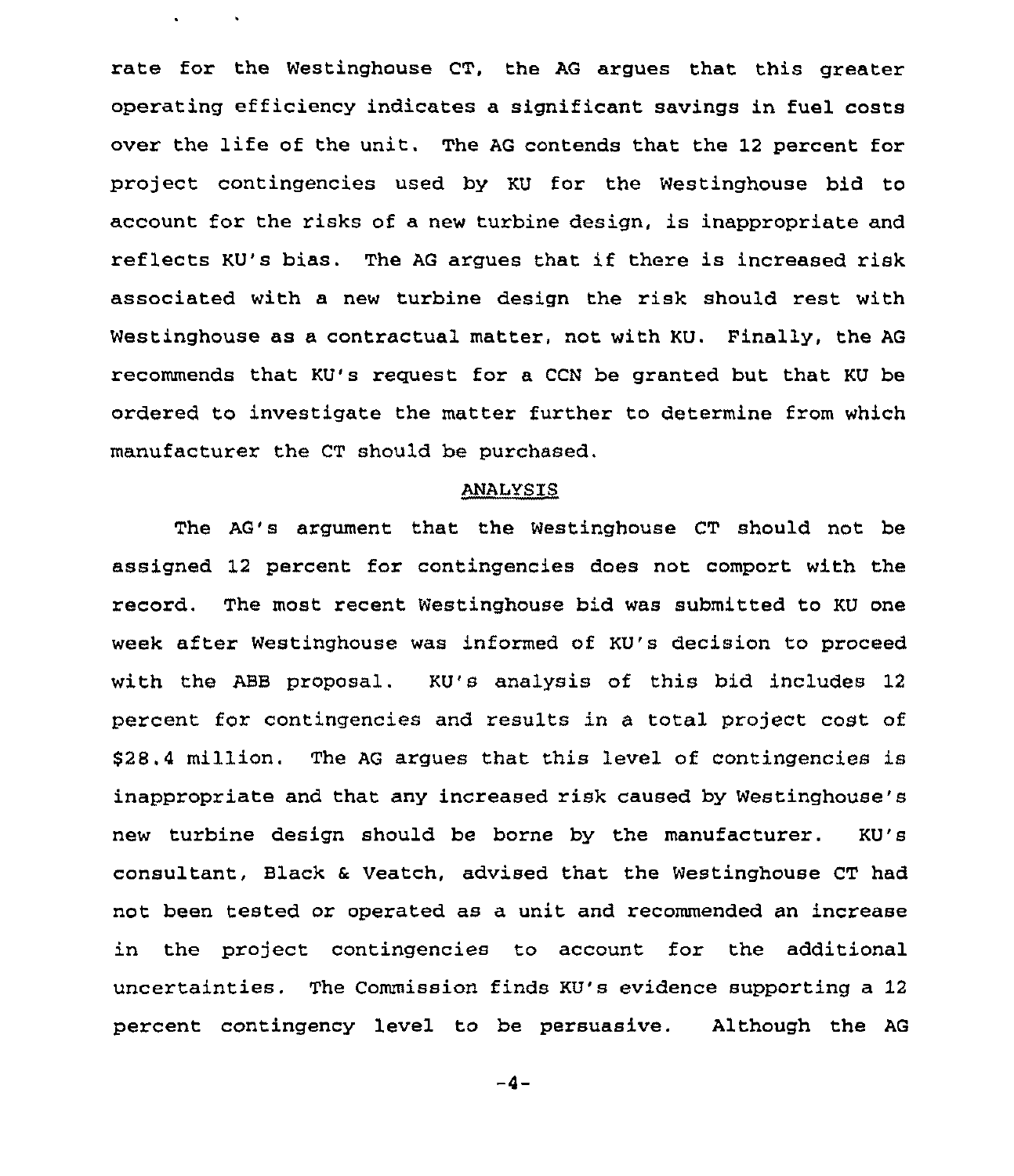suggests that Westinghouse should bear all the risk of a new turbine design as a contractual matter, there is no evidence that Westinghouse has so agreed under the price offered.

 $\mathbf{r}$ 

 $\sim$   $\epsilon$ 

The AG's focus on the lower fuel cost of the Westinghouse CT is misplaced. KU's analysis shows that the ABB turbine has a per unit production cost (cents/kwh), including fuel, lower than the Westinghouse CT when operated 500 hours or less annually, which is expected for this unit. Overall production costs, not just fuel costs, are the appropriate measure for determining the least cost capacity alternative. As the Commission is not persuaded that KU's analysis overstated the total installed cost of the Westinghouse CT as the AG argues, it finds nothing in the record to dispute KU's evidence that the ABB unit will have the lowest production costs.

KU's PVRR analysis shows that installing a CT is the lowest cost alternative for meeting its expected capacity needs, KU performed a reasonably thorough solicitation and evaluation in reaching this result which is consistent with the Commission directive in KU's prior CT certificate case.<sup>2</sup> Based on an assessment of KU's analysis, the Commission is not persuaded that further review of capacity alternatives is necessary. The Commission does, however, share some of the AG's concerns relating

 $\overline{a}$ Case No. 91-115, Application of Kentucky Utilities Company for Certificate of Convenience and Necessity and <sup>a</sup> Certificate of Environmental Compatibility to Construct Four 75 MW Combustion Turbine Peaking Units and Associated Facilities Scheduled for Completion in 1994 and 1995, Respectively, to be Located at the Company's E.W. Brown Generating Station in Mercer County, Kentucky. Order dated January 31, 1992, pages 4-5.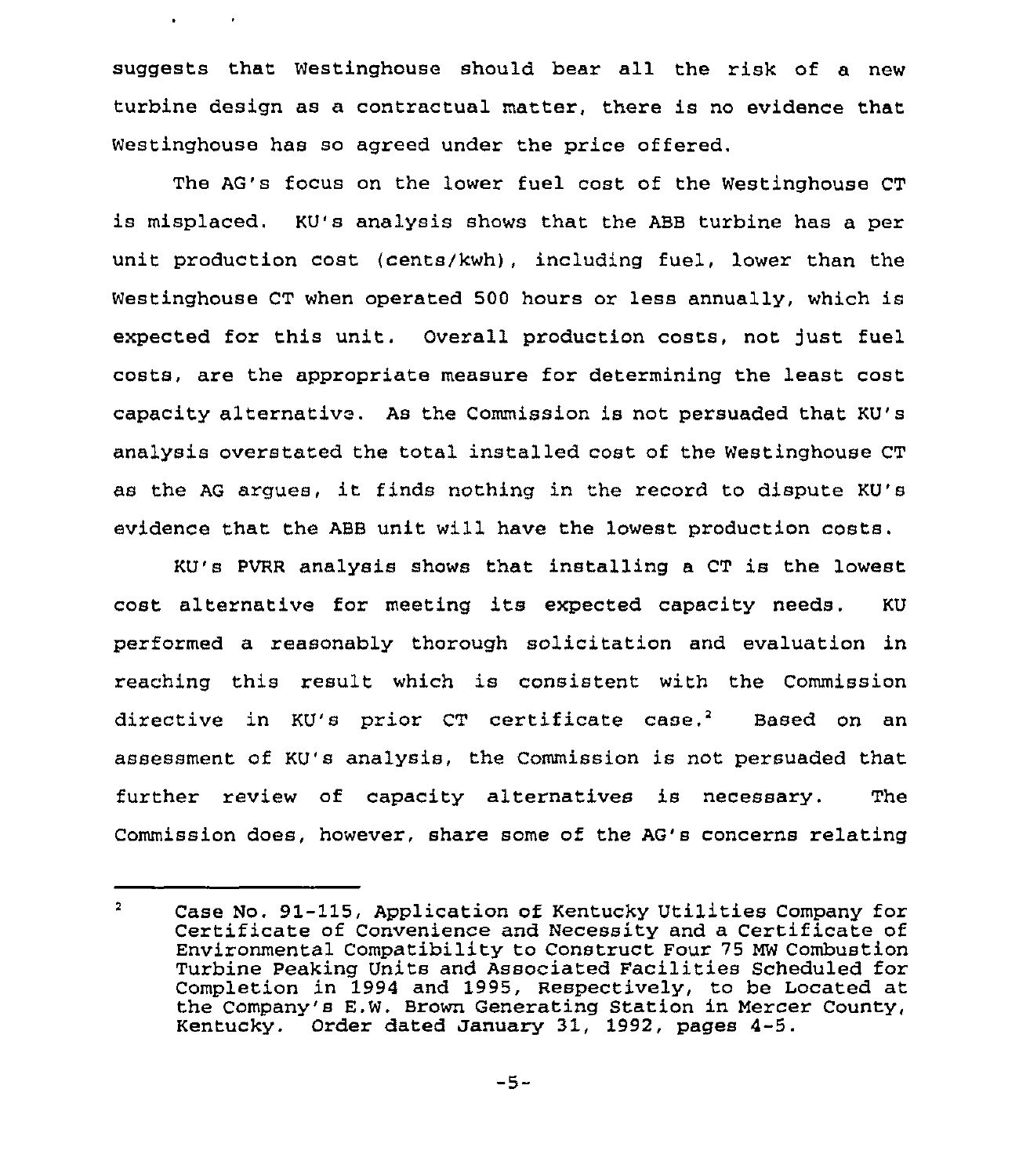to KU's commitment to one manufacturer prior to filing its application with the Commission without  $~$  first conducting a competitive bidding process.

These concerns relate less to the fact that a commitment was made prior to the application and more to the method by which ABB was selected, ABB has offered a fifth CT at an attractive price as part of its December 1993 letter agreement with KU. However, as noted in KU's letter of April 4, 1994 to ABB, the Siemens and Westinghouse offers for 1996 indicate they could make attractive offers for a 1997 unit.<sup>3</sup> Since the fifth CT at Brown, and any others to follow, will not be directly adjacent to the first four units, many of the site-related arguments favoring ABB in this instance will not apply to future CTs.<sup>4</sup>

Given the apparent competition present in the CT market, and considering that additional CTs are planned by KU ovex the next several years, KU will need to develop a least-coat capacity expansion plan based upon a comprehensive solicitation of both capacity and power purchases. KU's future resource assessments should reflect a competitive solicitation process that evaluates all resource options on a "level playing field" and gives all

 $\mathbf{3}$ Per Case No. 93-382, <sup>A</sup> Review Pursuant to 807 KAR 5:058 of. the 1993 Integrated Resource Plan of Kentucky Utilities Company, KU expects to require several additional CTs with the next unit planned for 1997. Per Order of January 27, 1994 the record in Case No. 93-382 was incorporated by reference into the record of this case.

 $\clubsuit$ The first three CTs at the Brown site, which are presently under construction, are ABB units.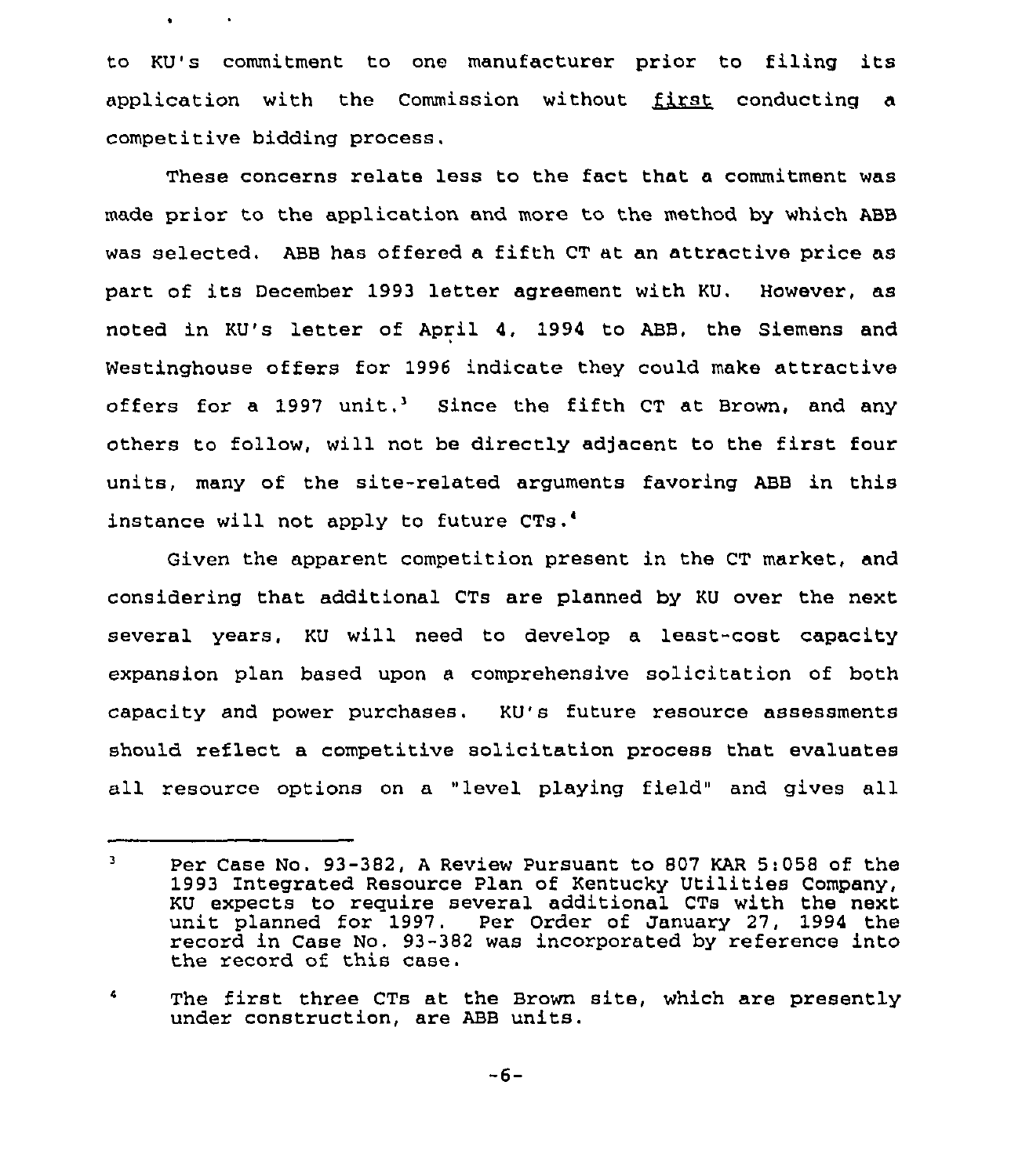vendors and potential sellers equal opportunity to meet KU's capacity needs.<sup>5</sup> Both KU and the AG refer to the Commission's concerns expressed in another CT certificate case, Case No. 92-112 in which it criticized East Kentucky Power Cooperative, Inc. ("East Kentucky") for entering into a contract to purchase a CT, which contained financial penalties if the contract was canceled or the project delayed, before filing its certificate application.<sup>6</sup> The Commission did not, however, criticize the competitive bidding process which East Kentucky undertook prior to selecting a CT vendor. That docket is a good example of the type of solicitation process KU should employ in the future.

 $\bullet$ 

 $\sim 100$   $\mu$ 

### SUMMARY

After consideration of the evidence of record, and being otherwise sufficiently advised, the Commission finds that:

1. KU will require 110 megawatts of peaking capacity by 1996 and constructing a CT at the Brown site, without purchasing additional power from other sources, is the least-cost alternative available to KU to meet this requirement.

2. KU's proposed construction is compatible with the requirements and regulations of the Kentucky Natural Resources and

 $5 -$ This approach does not preclude KU from conducting a continuing assessment, as it did in this instance.

<sup>6</sup> The Application of East Kentucky Power Cooperative, Inc. for a Certificate of Public Convenience and Necessity and a of Environmental Compatibility for Construction of 300 MW (nominal) of Combustion Turbine Peaking Capacity and Related Transmission Facilities in Clark and Madison Counties, Kentucky, Order dated March 11, 1993.